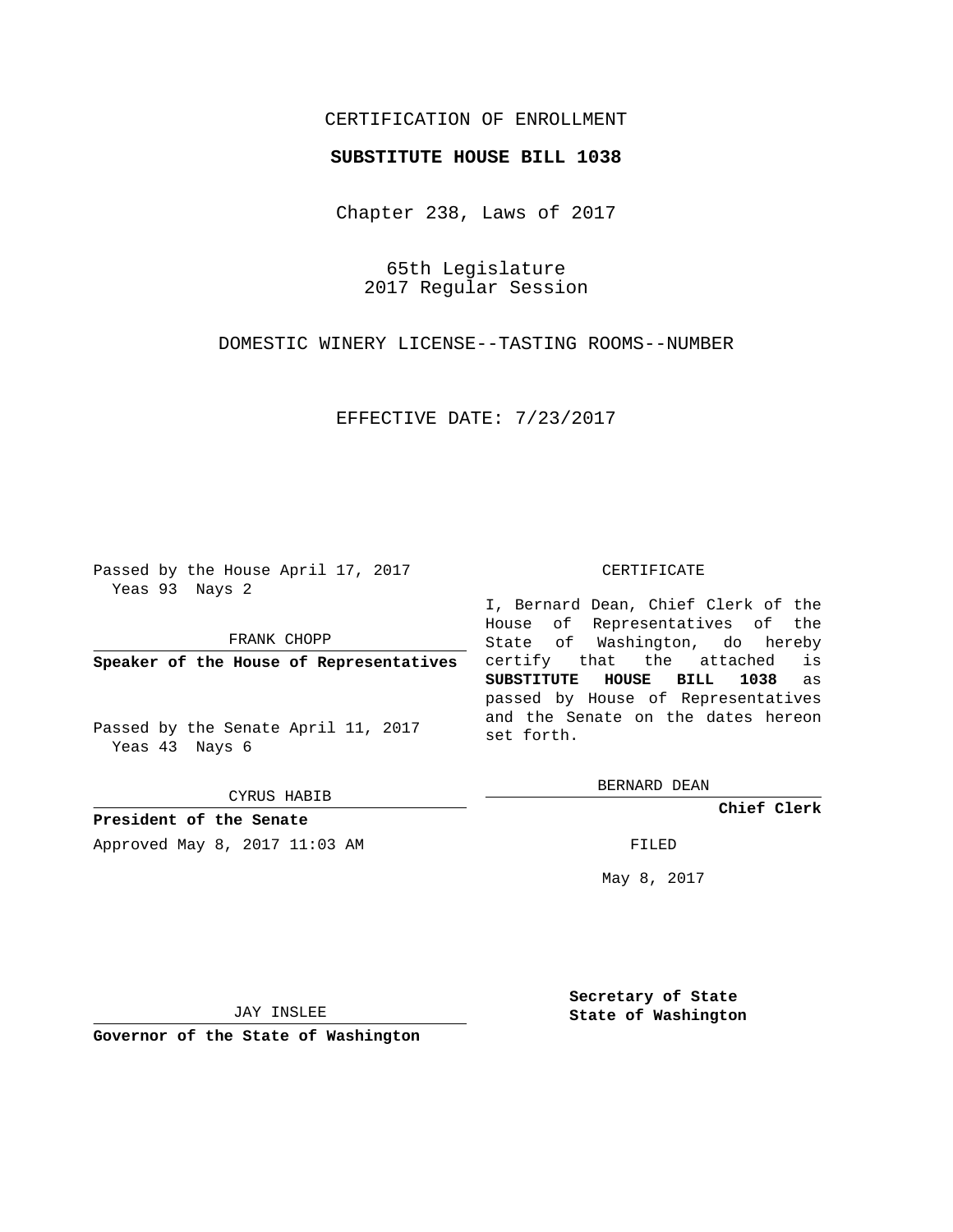## **SUBSTITUTE HOUSE BILL 1038**

AS AMENDED BY THE SENATE

Passed Legislature - 2017 Regular Session

# **State of Washington 65th Legislature 2017 Regular Session**

**By** House Commerce & Gaming (originally sponsored by Representatives Condotta, Stanford, Johnson, Vick, Haler, and Sawyer)

READ FIRST TIME 01/24/17.

 AN ACT Relating to increasing the number of tasting rooms allowed under a domestic winery license; and amending RCW 66.24.170.

BE IT ENACTED BY THE LEGISLATURE OF THE STATE OF WASHINGTON:

 **Sec. 1.** RCW 66.24.170 and 2016 c 235 s 1 are each amended to 5 read as follows:

 (1) There is a license for domestic wineries; fee to be computed only on the liters manufactured: Less than two hundred fifty thousand liters per year, one hundred dollars per year; and two hundred fifty thousand liters or more per year, four hundred dollars per year.

 (2) The license allows for the manufacture of wine in Washington 11 state from grapes or other agricultural products.

 (3) Any domestic winery licensed under this section may also act as a retailer of wine of its own production. Any domestic winery licensed under this section may act as a distributor of its own production. Notwithstanding any language in this title to the contrary, a domestic winery may use a common carrier to deliver up to one hundred cases of its own production, in the aggregate, per month to licensed Washington retailers. A domestic winery may not arrange for any such common carrier shipments to licensed retailers of wine not of its own production. Except as provided in this section, any winery operating as a distributor and/or retailer under this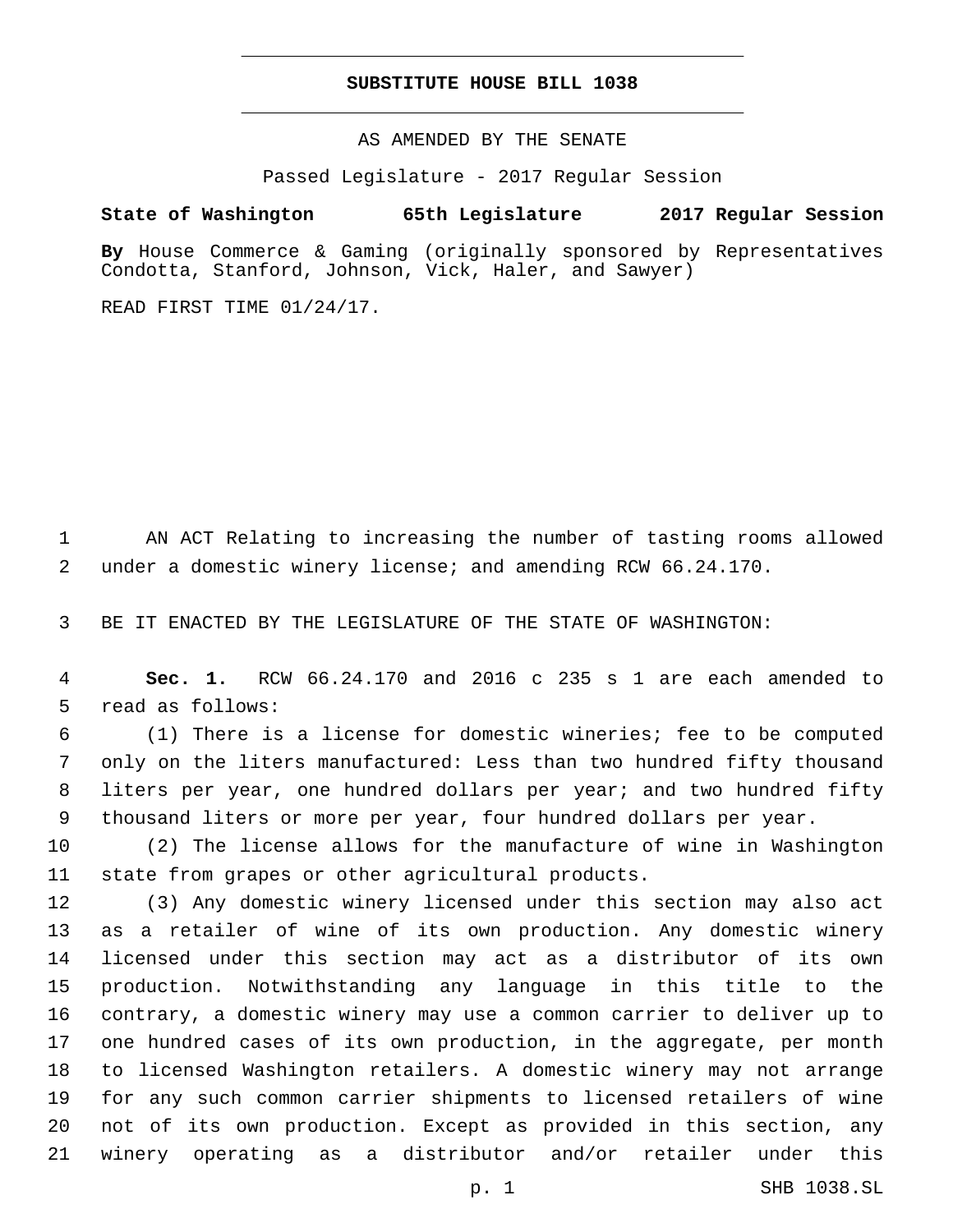subsection must comply with the applicable laws and rules relating to distributors and/or retailers, except that a winery operating as a distributor may maintain a warehouse off the premises of the winery for the distribution of wine of its own production provided that: (a) The warehouse has been approved by the board under RCW 66.24.010; and (b) the number of warehouses off the premises of the winery does not 7 exceed one.

 (4) A domestic winery licensed under this section, at locations separate from any of its production or manufacturing sites, may serve samples of its own products, with or without charge, may sell wine of its own production at retail, and may sell for off-premises consumption wines of its own production in kegs or sanitary containers meeting the applicable requirements of federal law brought to the premises by the purchaser or furnished by the licensee and filled at the tap at the time of sale, provided that: (a) Each additional location has been approved by the board under RCW 66.24.010; (b) the total number of additional locations does not 18 exceed (( $t$ we)) four; (c) a winery may not act as a distributor at any such additional location; and (d) any person selling or serving wine at an additional location for on-premises consumption must obtain a class 12 or class 13 alcohol server permit. Each additional location is deemed to be part of the winery license for the purpose of this title. At additional locations operated by multiple wineries under this section, if the board cannot connect a violation of RCW 66.44.200 or 66.44.270 to a single licensee, the board may hold all licensees operating the additional location jointly liable. Nothing in this subsection may be construed to prevent a domestic winery from 28 holding multiple domestic winery licenses.

 (5)(a) A domestic winery licensed under this section may apply to the board for an endorsement to sell wine of its own production at retail for off-premises consumption at a qualifying farmers market. The annual fee for this endorsement is seventy-five dollars. An endorsement issued pursuant to this subsection does not count toward 34 the  $((\text{two}))$  four additional retail locations limit specified in this 35 section.

 (b) For each month during which a domestic winery will sell wine at a qualifying farmers market, the winery must provide the board or its designee a list of the dates, times, and locations at which bottled wine may be offered for sale. This list must be received by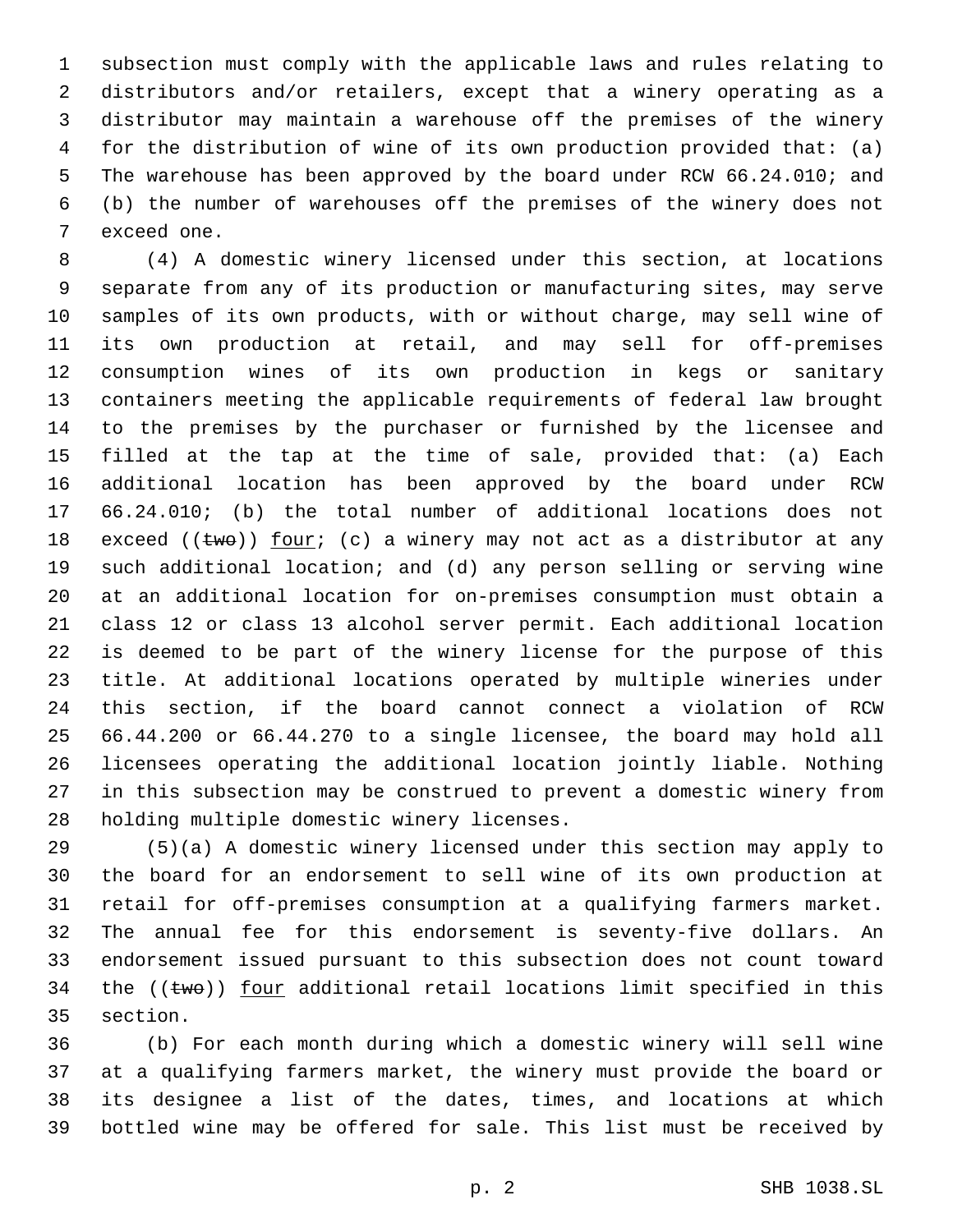the board before the winery may offer wine for sale at a qualifying 2 farmers market.

 (c) The wine sold at qualifying farmers markets must be made entirely from grapes grown in a recognized Washington appellation or from other agricultural products grown in this state.

 (d) Each approved location in a qualifying farmers market is deemed to be part of the winery license for the purpose of this title. The approved locations under an endorsement granted under this subsection include tasting or sampling privileges subject to the conditions pursuant to RCW 66.24.175. The winery may not store wine at a farmers market beyond the hours that the winery offers bottled wine for sale. The winery may not act as a distributor from a farmers 13 market location.

 (e) Before a winery may sell bottled wine at a qualifying farmers market, the farmers market must apply to the board for authorization for any winery with an endorsement approved under this subsection to sell bottled wine at retail at the farmers market. This application shall include, at a minimum: (i) A map of the farmers market showing all booths, stalls, or other designated locations at which an approved winery may sell bottled wine; and (ii) the name and contact information for the on-site market managers who may be contacted by the board or its designee to verify the locations at which bottled wine may be sold. Before authorizing a qualifying farmers market to allow an approved winery to sell bottled wine at retail at its farmers market location, the board must notify the persons or entities of such application for authorization pursuant to RCW 66.24.010 (8) and (9). An authorization granted under this subsection (5)(e) may be withdrawn by the board for any violation of this title 29 or any rules adopted under this title.

 (f) The board may adopt rules establishing the application and approval process under this section and such additional rules as may 32 be necessary to implement this section.

(g) For the purposes of this subsection:

 (i) "Qualifying farmers market" means an entity that sponsors a regular assembly of vendors at a defined location for the purpose of promoting the sale of agricultural products grown or produced in this state directly to the consumer under conditions that meet the 38 following minimum requirements:

 (A) There are at least five participating vendors who are farmers 40 selling their own agricultural products;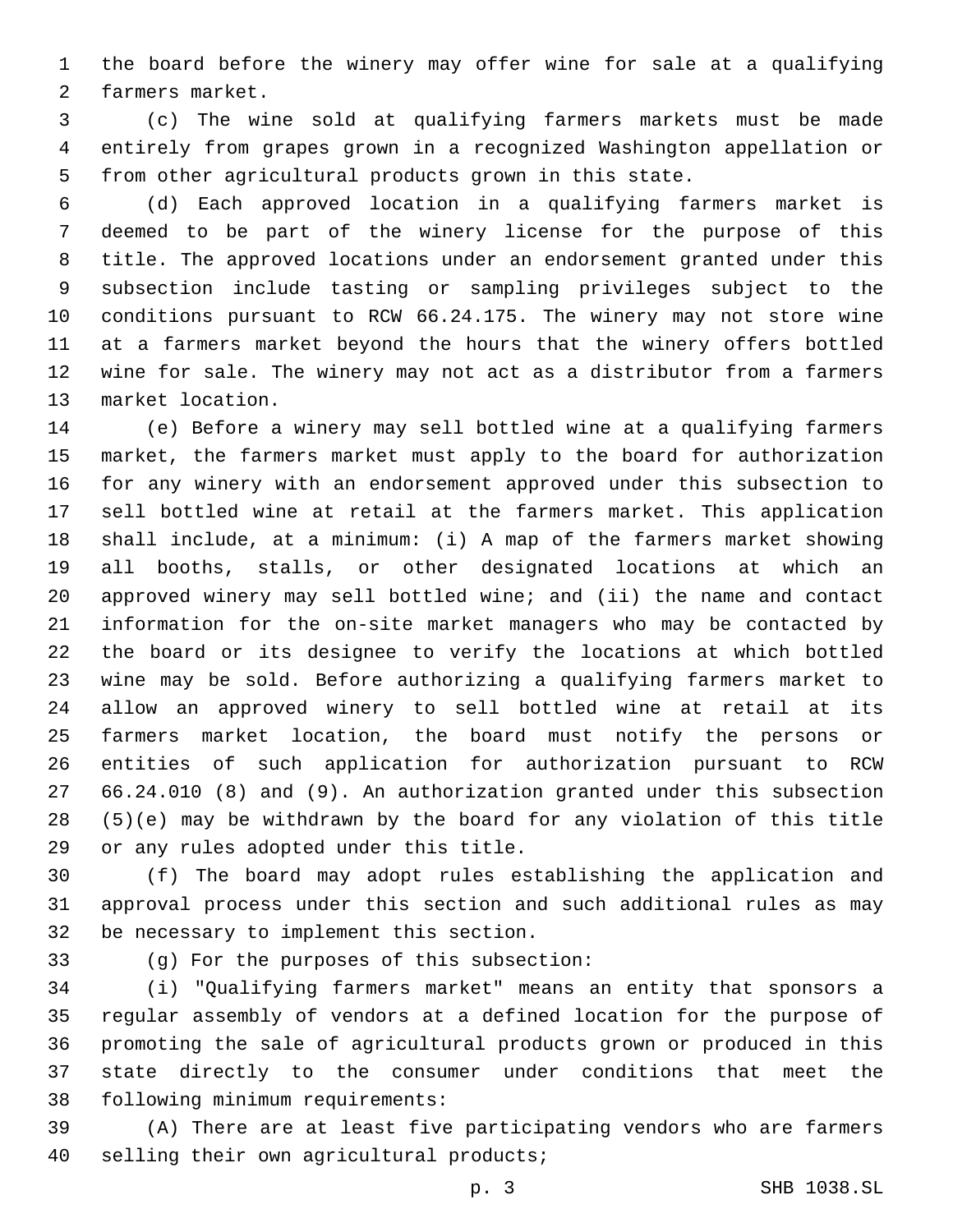(B) The total combined gross annual sales of vendors who are farmers exceeds the total combined gross annual sales of vendors who are processors or resellers. However, if a farmers market does not satisfy this subsection (5)(g)(i)(B), a farmers market is still considered a "qualifying farmers market" if the total combined gross annual sales of farmers and processors at the farmers market is one 7 million dollars or more;

 (C) The total combined gross annual sales of vendors who are farmers, processors, or resellers exceeds the total combined gross annual sales of vendors who are not farmers, processors, or 11 resellers;

 (D) The sale of imported items and secondhand items by any vendor 13 is prohibited; and

14 (E) No vendor is a franchisee.

 (ii) "Farmer" means a natural person who sells, with or without processing, agricultural products that he or she raises on land he or she owns or leases in this state or in another state's county that 18 borders this state.

 (iii) "Processor" means a natural person who sells processed food that he or she has personally prepared on land he or she owns or leases in this state or in another state's county that borders this 22 state.

 (iv) "Reseller" means a natural person who buys agricultural products from a farmer and resells the products directly to the 25 consumer.

 (6) Wine produced in Washington state by a domestic winery licensee may be shipped out-of-state for the purpose of making it into sparkling wine and then returned to such licensee for resale. Such wine is deemed wine manufactured in the state of Washington for the purposes of RCW 66.24.206, and shall not require a special 31 license.

 (7) During an event held by a nonprofit holding a special occasion license issued under RCW 66.24.380, a domestic winery licensed under this section may take orders, either in writing or electronically, and accept payment for wines of its own production 36 under the following conditions:

 (a) Wine produced by the domestic winery may be served for on-premises consumption by the special occasion licensee;

 (b) The domestic winery delivers wine to the consumer on a date after the conclusion of the special occasion event;

p. 4 SHB 1038.SL